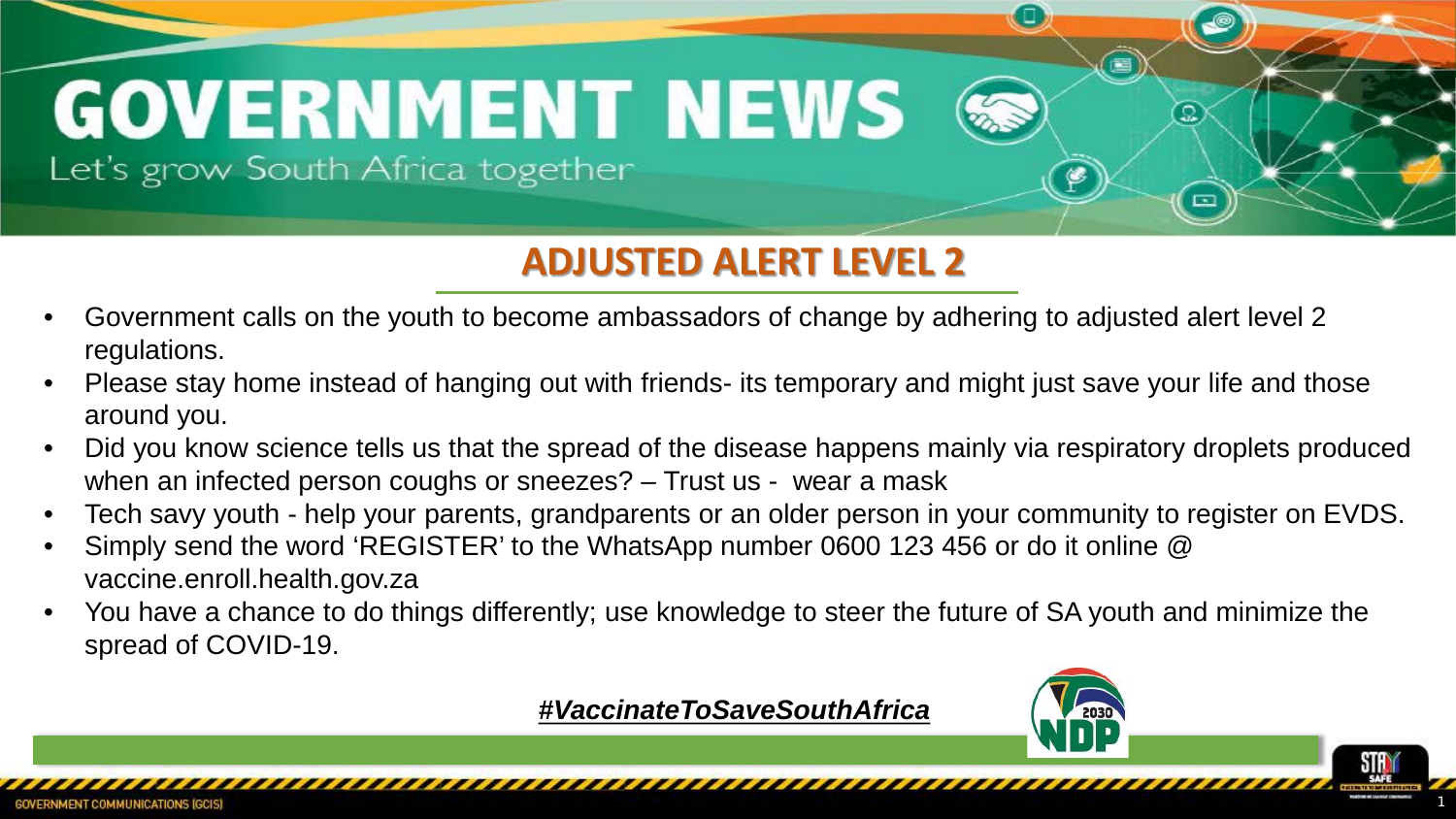#### **AANGEPASTE WAARSKUWINGSVLAK TWEE**

- Die regering doen 'n beroep op die jeug om ambassadeurs vir verandering te word deur die regulasies van aangepaste waarskuwingsvlak twee na te kom.
- Bly asseblief by die huis, in stede daarvan om saam met jou vriende uit te hang dit is tydelik en kan dalk jou lewe en diegene rondom jou se lewens red.
- Het jy geweet dat die wetenskap vir ons vertel dat die verspreiding van die siekte hoofsaaklik gebeur deur asemhalingsdruppels wat gevorm word wanneer 'n persoon met die virus hoes of nies? — Vertrou ons — dra 'n masker.
- Tegnologiekundige jeug help julle ouers, grootouers of 'n ouer persoon in jou gemeenskap om op die EIDS te registreer.
- Stuur die woord **'REGISTER'** na die WhatsApp-nommer 0600 123 456 of doen dit aanlyn @ *vaccine.enroll.health.gov.za*
- Jy het 'n kans om dinge anders te doen; gebruik kennis om die toekoms van SA-jeug op koers te vat en die verspreiding van KOVID-19 te minimaliseer.

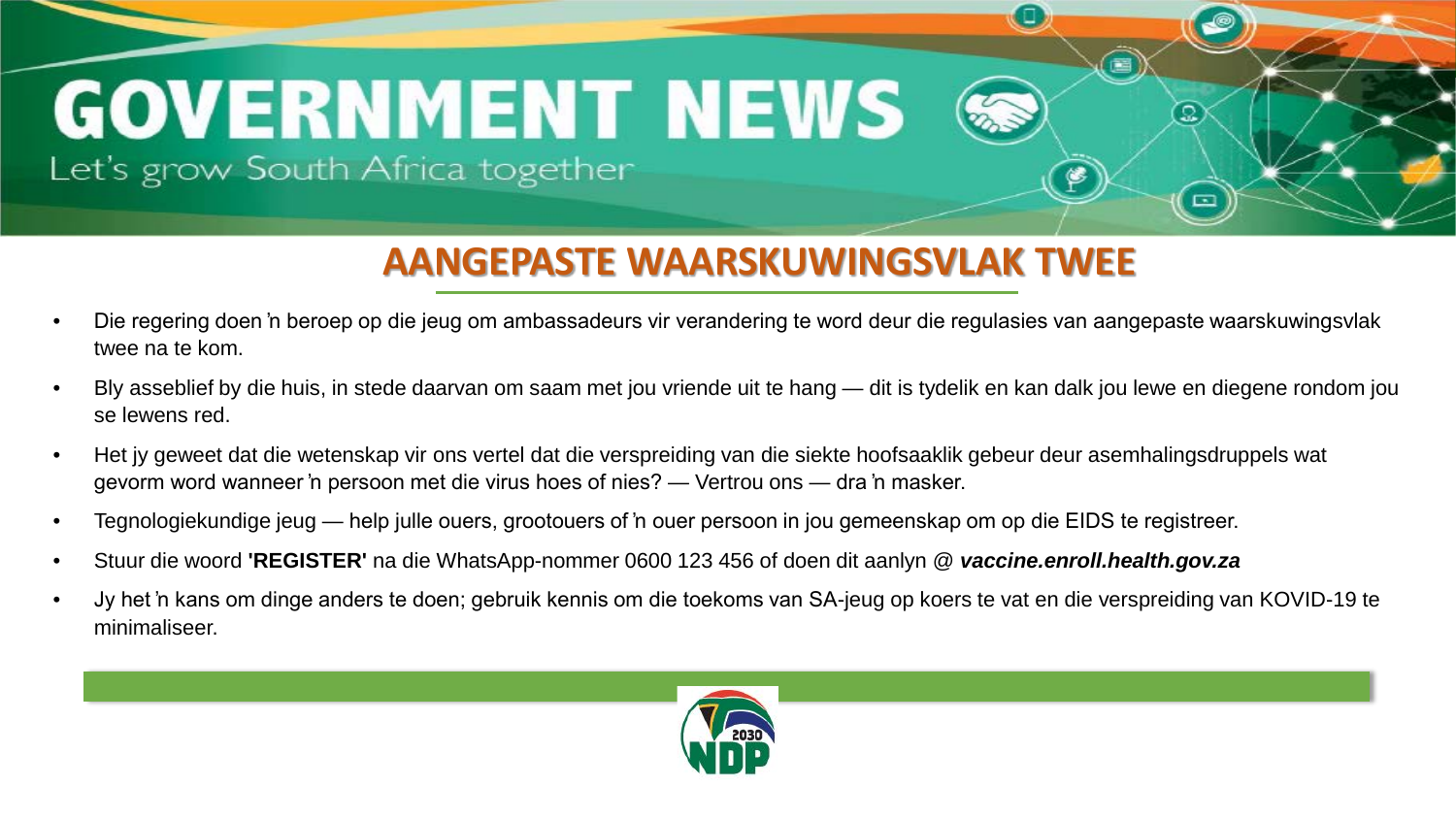#### **ISIGABA SESIBILI SOKUYELELA ESITJHUGULULIWEKO**

- Urhulumende ukhombela ilutjha bona libe batjhotjhozeli bokuletha amatjhuguluko ngokuthobela imileyo yesigaba sesibili sokuyelela ukuqinteliswa kwamakhambo neminye imisebenzi.
- Nikhonjelwa bona nihlale emakhaya ningehli nenyuka nabangani lobu bujamo besikhatjhana, ukuthobela imileyo kuzakuhlenga ipilwenu nayalabo eniphila nabo.
- Uthi benazi nje bona abososayensi baqinisekise ukobana ukurhatjheka kobulwelobu kwenzeka ngenca yokufafazwa mathosana aphuma emuntwini onengogwana lokha nakakhohlelako nofana nakathimulako? – Sithemba – faka imaski ngeenkhathi zoke.
- Ilutjha elinelwazi ngethekhnoloji alisize ababelethi, abogogo nabobamkhulu nabantu abalupheleko bemphakathini abahlala kiwo ukobana bazitlolise ku-EVDS.
- Kulula, thumela igama elithi '**REGISTER**' nge-*WhatsApp* kilenomboro 0600 123 456 nofana usebenzise ubunzinzolwazi obuthi: *vaccine.enroll.health.gov.za*
- Usese nethuba lokulungisa, uziphathe ngefanelo, sebenzisa ilwazi onalo ukunzinzisa ingomuso lelutjha leSewula Afrika ngokunciphisa amathuba wokurhatjheka kwe-*COVID-19*.

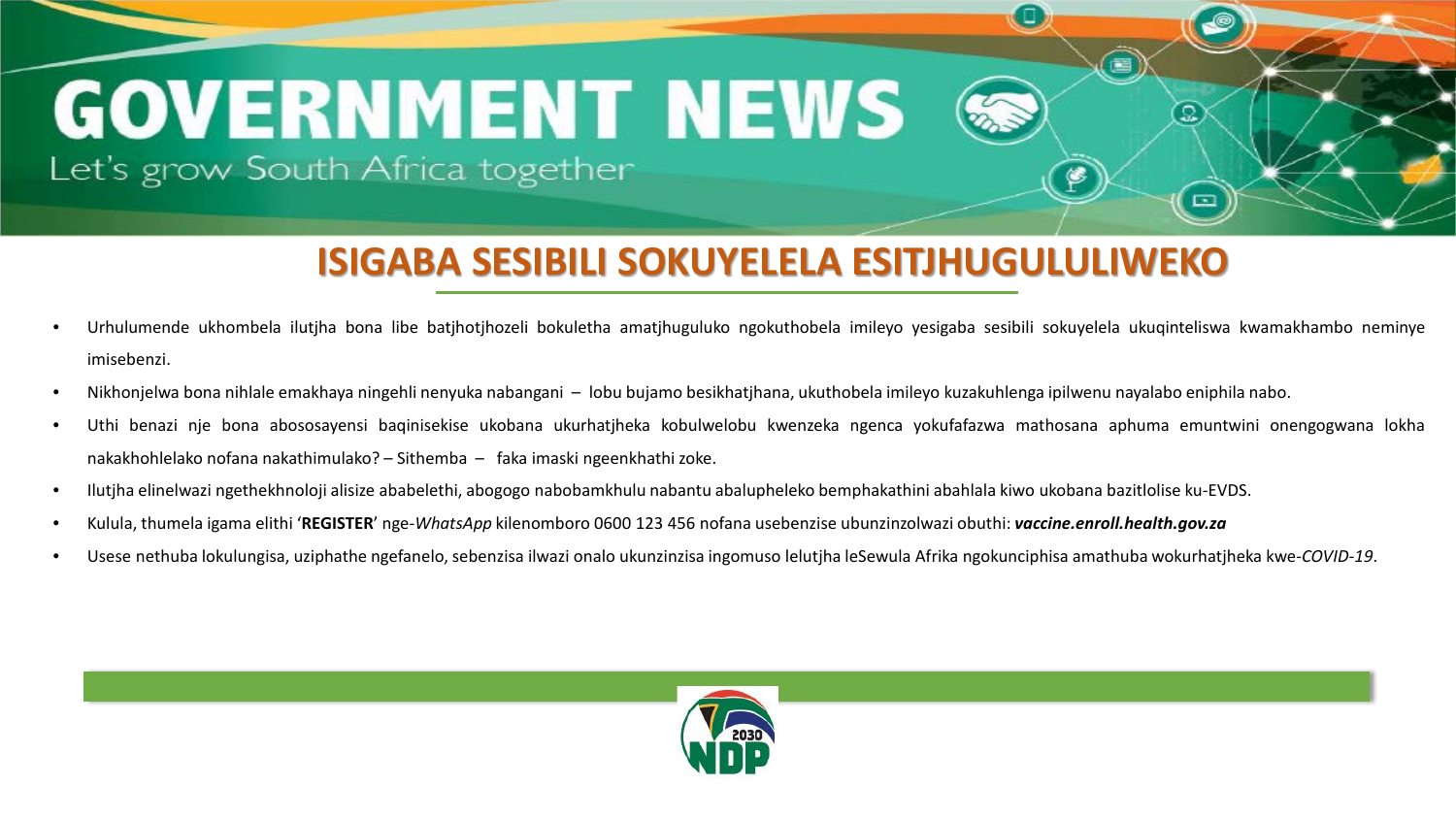#### **ISIGABA SOKUQAPHA SESIBILI ESISHINTSHIWE**

- Uhulumeni ucela intsha ukuthi ibe ngamanxusa oguquko ngokuthobela imithethonqubo yesigaba sesibili sokuqapha esishintshiwe.
- Sicela nihlale ekhaya kunokuhlala nabangani kungokwesikhashana futhi kungasindisa impilo yenu neyalabo abaseduze nani.
- Uthi bewazi nje ukuthi isayensi isitshela ukuthi ukubhebhetheka kwesifo kwenzeka ikakhulukazi ngamathonsana aphefumulwayo aphuma ngesikhathi loyo onegciwane ekhwehlela noma ethimula? – Sicela usithembe – gqoka isifonyo.

回

- Bantu abasha abazi ngobuchwepheshe sizani abazali benu, ogogo nomkhulu benu noma umuntu omdala emphakathini wenu ukuthi babhalise ku-EVDS.
- Vele uthumele igama elithi '**REGISTER**' enombolweni ka-*WhatsApp* ethi- 0600 123 456 noma ubhalise nge-inthanethi ku*vaccine.enroll.health.gov.za*
- Unethuba lokwenza izinto ngendlela eyehlukile; sebenzisa ulwazi ukuqondisa ikusasa lentsha yaseNingizimu Afrika nokunciphisa ukubhebhethela kwe-*COVID-19*.

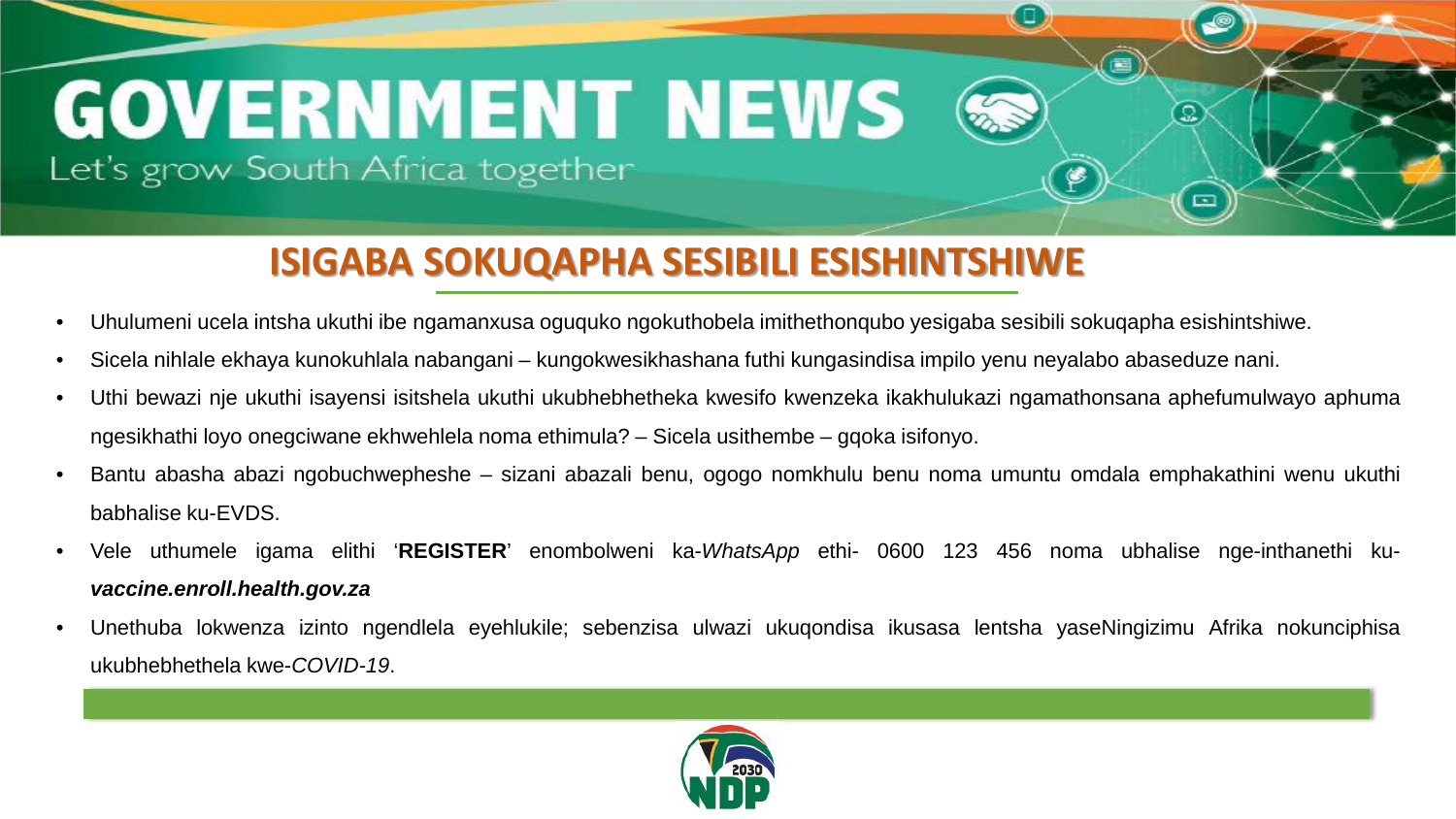# **Rapid Response Related media coverage: GOVERNMENT NEWS**

Let's grow South Africa together

*19*.

### **MAEMO A KGATO YA BOBEDI A A TLHATLHOBILWENG SEŠWA A GO SAMAGANA LE MOGARE WA** *CORONA*

- Puso e ikuela mo bašweng go nna sekai ka go ikobela melawanataolo ya maemo a kgato ya bobedi a a tlhatlhobilweng sešwa go samagana le mogare wa *corona*.
- Puso e ikuela mo go bona gore ba se ebele le naga ba re ba etela ditsala kana selo se se ka se nnele ruri e bile ka go dira jalo ba ka boloka matshelo a bona le a batho ba ba phelang le bona.
- A o ne o itse gore saense e re bolwetse jono bo anama ka ntlha ya marothodi a a tswang mo dikarolong tsa mmele tsa go hema tsa motho yo a tshwaetsegileng fa a gotlhola kgotsa a ethimola? - Ke boammaruri - apara maseke wa gago fa o le fa gare ga batho.
- Lona ba le itseng go dirisa didirisiwa tsa thekenoloji, thusang batsadi ba lona, bokoko le bontatemogolo ba lona le batho ba bagolo mo metseng e le nnang mo go yona gore ba ikwadisetse go tlhaba meento mo Sefalanatshedimosetsong sa Ikwadisetso ya go Tlhaba Moento sa Ileketeroniki (EVDS).
- Romela lefoko 'REGISTER' ka WhatsApp mo nomorong ya 0600 123 456 kgotsa o ikwadise ka inthanete mo webesaeteng ya vaccine.enroll.health.gov.za
- O ka dira gore dilo di nne botoka; dirisa kitso e e leng teng go fatlhosa bašwa ba maAforika Borwa gore ba nne le bokamosa ka go fokotsa ditshwaetso tsa *COVID-*

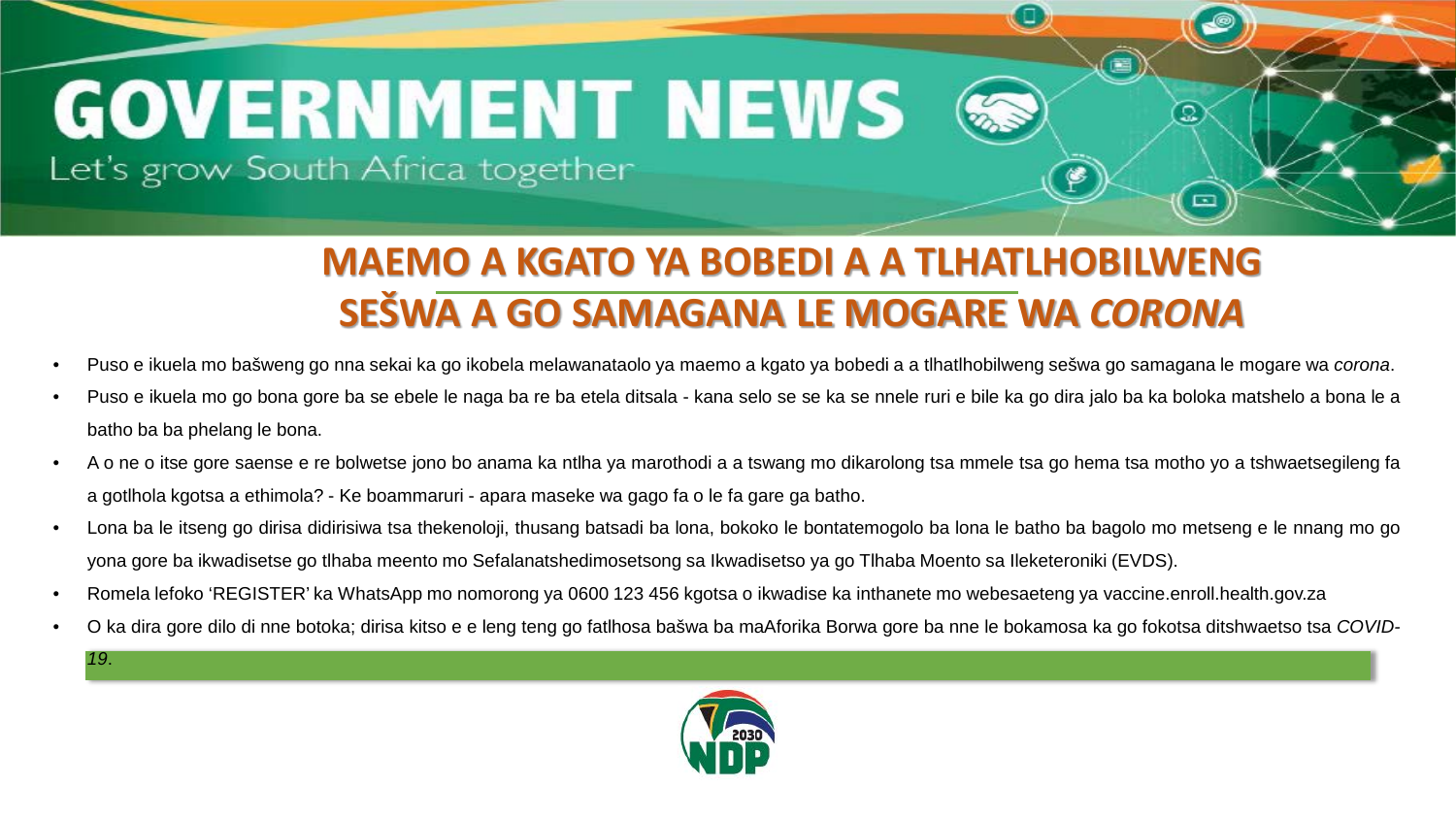#### **LEVHELE YA VULEMUKISI LEYI FAMBELANISIWEKE YA MBIRHI**

- Mfumo wu kombela vantshwa ku va vayimeri va tiko va ncinco hi ku landzelela swinawana swa levhele ya vulemukisi leyi fambelanisiweke ya mbirhi.
- Mi komberiwa ku tshama ekaya ematshan'weni yo ya dzumba na vanghana i swa nkarhinyana naswona swi nga ha ponisa vutomi bya n'wina na lava va nge kusuhi na n'wina.
- Xana a wu swi tiva leswaku sayense yi hi byela leswaku ku hangalaka ka vuvabyi swi humelela ngopfungopfu hikwalaho ka swinthonsana swo hefemula leswi humesiwaka loko munhu loyi a tluleriweke hi vuvabyi a khohlola kumbe a entshemula? – Hi tshembe - ambala xipfalaxikandza.
- Vantshwa lava tivaka hi swa xithekinoloji pfunani vatswari va n'wina, vakokwana kumbe mudyuhari loyi a nga emugangeni wa ka n'wina ku tsarisa eka EVDS.
- Rhumela ntsena rito 'REGISTER' eka nomboro ya *WhatsApp* ya 0600 123 456 kumbe u swi endla eka inthanete @ vaccine.enroll.health.gov.za
- U na xivandlanene xa ku endla swilo hi ku hambana; tirhisa vutivi ku lawula vumundzuku bya vantshwa va Afrika-Dzonga na ku hunguta ku hangalaka ka *COVID-19*.